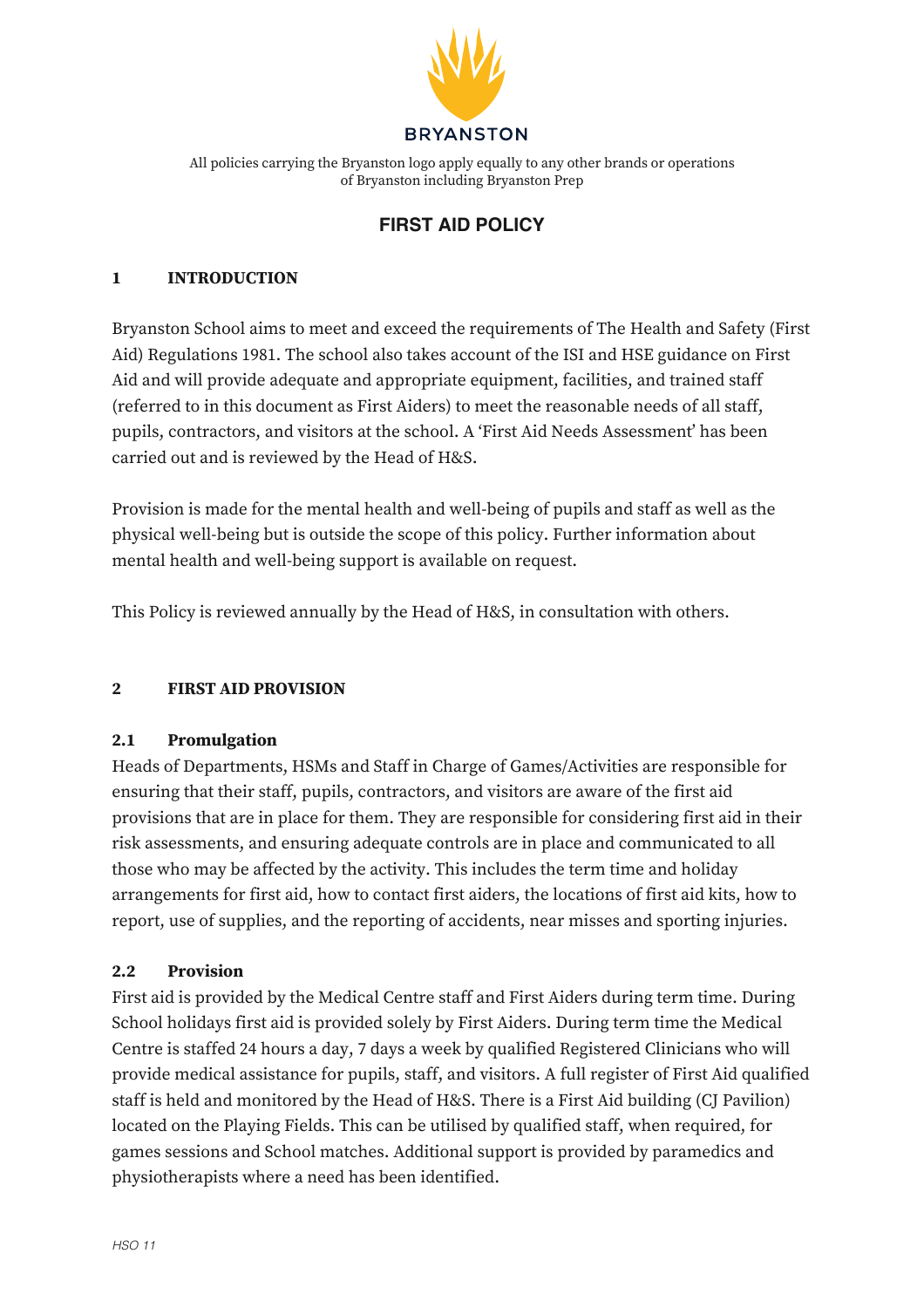

## **2.3 Training**

Training needs are considered and reviewed at least annually by Health & Safety Working Groups. The Head of Health & Safety is responsible for the administration of general first aid training. Head of Departments (HoDs) are responsible for ensuring there is a suitable provision of First Aid qualified staff in their departments. All records of first aid training are kept by Human Resources and entered onto MyBry. Training is updated every 3 years but can be annually in any case.

The following first aid training is provided onsite:

- First Aid at Work and Emergency First Aid at Work
- Basic Life Support/AED
- Water based First Aid
- Anaphylaxis, Asthma and Diabetes awareness
- Administration of Medicines
- Mental Health First Aid

Specific first aid training, including Paediatric First Aid, can be arranged in addition to the above upon request.

The Sports Centre Manager arranges the training of Sports Centre staff, all of whom have ongoing First Aid & Water based training as part of their National Pool Lifeguard Qualification.

The Outdoor Education coordinator arranges for specific training as required for some staff involved in Outdoor Pursuits.

#### **2.4 Contact Information**

The Medical Centre can be contacted as follows:

| Internal Calls:                   | Ext 621       |
|-----------------------------------|---------------|
| External Calls:                   | 01258 484 621 |
| Nurse Duty Mobile:                | 07843 355 188 |
| Nurse/First Aider Playing Fields: | 07843 355 189 |

First Aiders can be contacted via the Gatehouse or directly. Gatehouse contacted details:

| Internal Calls: | Ext. 0                       |
|-----------------|------------------------------|
| External Calls: | 01258 452411 / 07843 355 180 |

Bryanston Prep Matron

| Internal: | Ext. 5303     |
|-----------|---------------|
| Mobile:   | 07484 521 975 |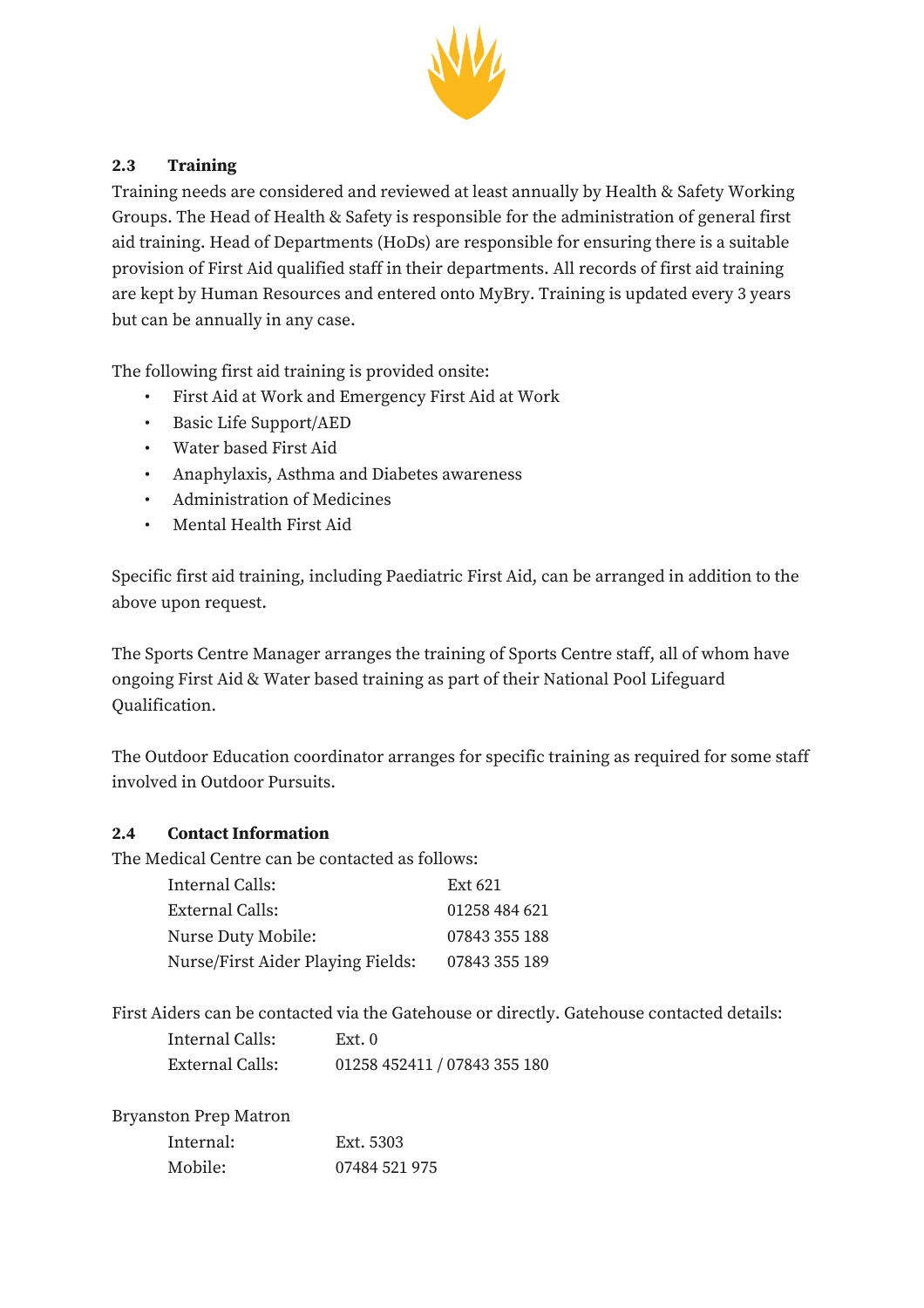

## **2.5 First Aid Equipment**

General equipment and supplies can be obtained from the Head of H&S. Where HODs require additional equipment, beyond standard and expected requirements, they are responsible for obtaining.

### **2.6 First Aid Kits**

Kits are provided to enable first aid to be rendered to anyone who becomes ill or injured at work. They are to be clearly displayed and easily accessible.

| <b>Boarding Houses</b>       | Grounds               | Prep - Main Office  |  |
|------------------------------|-----------------------|---------------------|--|
| School Vehicles              | Climbing Tower        | Prep - Kitchen      |  |
| Catering                     | Music School          | Prep - Stables      |  |
| Housekeeping Staff Room      | Old Vehicle Workshop  | $Prep - Art/DT$     |  |
| Cafe                         | Admissions            | Prep - Science      |  |
| <b>Facilities Management</b> | Common Room           | Prep - Orchard      |  |
| Laundry                      | Finance               | Prep - Medical Room |  |
| Recycling Centre             | <b>Stables</b>        | Prep - JB Hall      |  |
| School Shop                  | <b>Sports Centre</b>  | Prep - PE Office    |  |
| Coade Hall                   | <b>Boat House</b>     |                     |  |
| <b>EEMR</b>                  | Pioneering            |                     |  |
| Modern Languages             | Gatehouse             |                     |  |
| Sanger                       | Church                |                     |  |
| DT                           | A <sub>2</sub> Social |                     |  |
| Art                          | Photography Room      |                     |  |
| Outdoor Ed                   | Major Incident Boxes  |                     |  |
| Top Servery                  | Medical Centre        |                     |  |

There are first aid kits in the following locations:

The Gatehouse holds a supply of stocked first aid kits that are available for Off Site Visits.

First Aid kits for Games and away matches are available from the Games/PE Offices.

First Aid kits are to be checked regularly by the HoD, or an individual nominated by them, in which it is located. They are required to advise the Head of H&S of any stock requirements. See Appendix C for guidance on kit contents, which can be used as a checklist. First Aiders are also expected to re-stock first aid kits when used.

It is the responsibility of the driver, of Bryanston vehicles, to check the first aid kit is adequately stocked prior to departing on a journey, obtaining supplies via the Gatehouse.

The Head of H&S may audit first aid kits on a random basis to confirm compliance.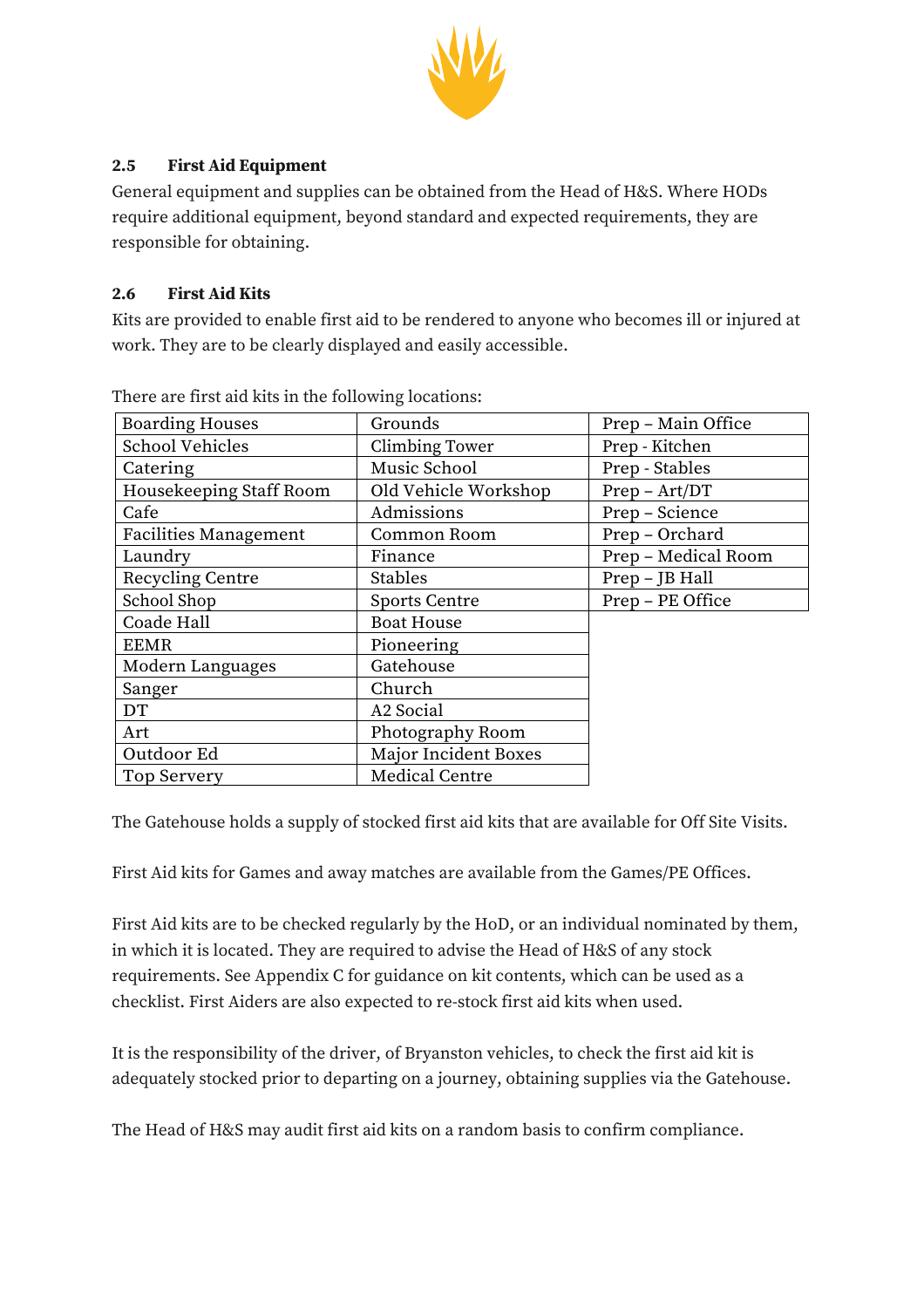

# **2.7 Automated External Defibrillators (AEDs)**

There are 5 AEDs on site. These are located: in the Gatehouse; Medical Centre; CJ Medical Pavilion; Boathouse and Sports Centre. Instructions for use are kept with each machine.

Staff working in these areas are trained in the use of AEDs.

The HoD, in the area in which the AED is located, is responsible for arranging weekly checks on the AED. These include checking:

- **1**) The "rescue ready" green light is visible
- **2**) The battery has at least 2 bars (will need replacing when there is 1 bar)
- **3**) The pads are in date.

These weekly checks should be recorded with faults promptly reported to the Head of Health & Safety, immediately, upon discovery. Replacement pads and batteries are available from the Health and Safety Office.

The Head of H&S may audit AED's on a random basis.

# **2.8 Adrenaline Auto Injectors (AAI. "EpiPen**®**")**

There are 10 generic AAI's on site. These are located in the Gatehouse (x2); Medical Centre  $(x4)$ ; Catering  $(x2)$ : CJ Medical Pavilion  $(x1)$  and Boathouse  $(x1)$ .

Heads of Department, in these respective areas, are responsible for regularly checking these AAIs. New devices can be obtained from the Medical Centre.

Instructions for use are kept with the AAI.

The majority of staff working in these areas are trained in the use of these.

The Head of H&S conducts audits of the generic AAI's and is able to provide training upon request.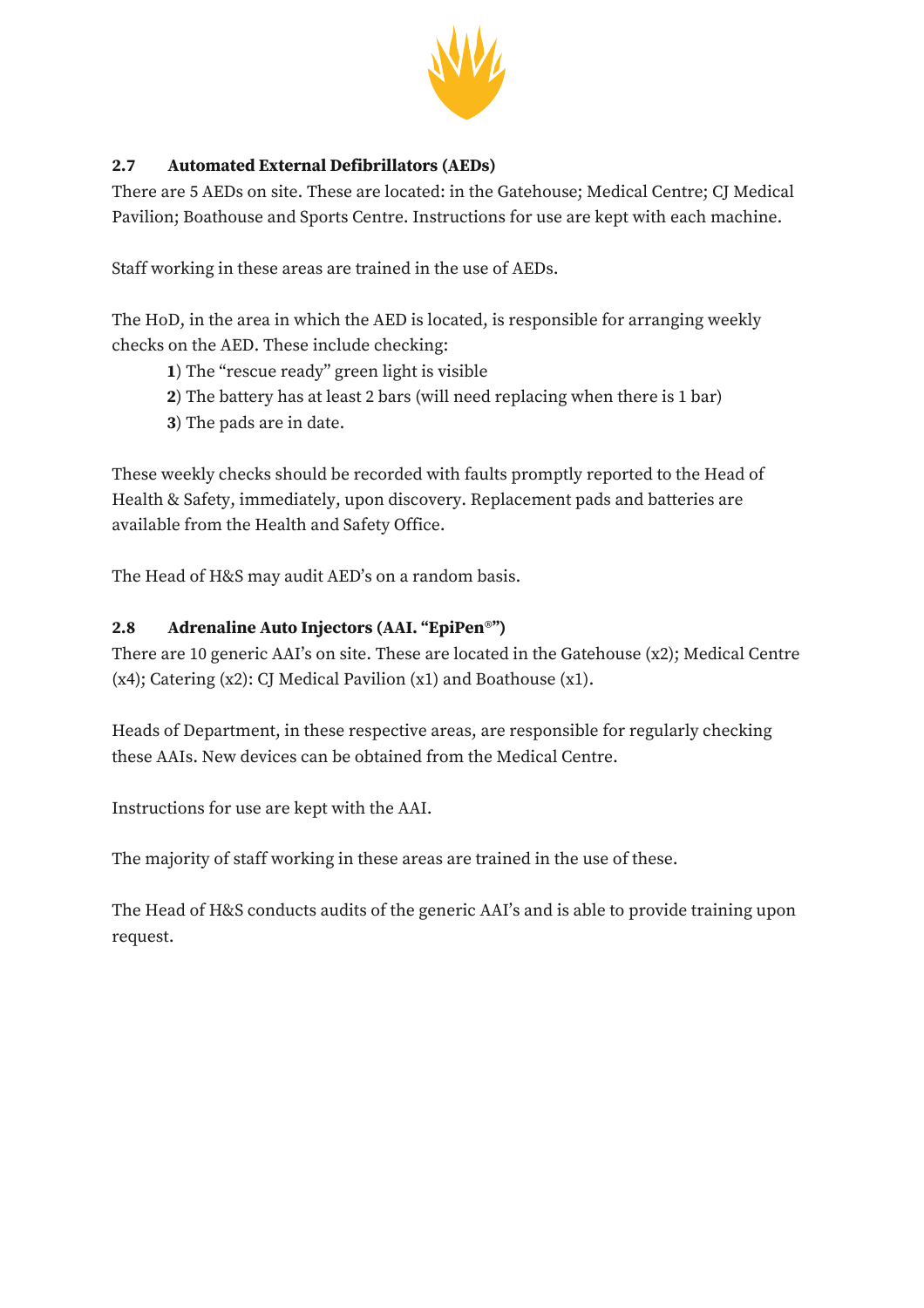

#### **3 INCIDENT MANAGEMENT - AT POINT OF NEED**

### **Levels of Incident**

#### **Level 3 Incident – Life threatening**

Call an ambulance immediately.

When an ambulance is called the following procedure must be adhered to:

- 1) Contact the Gatehouse to inform them of emergency call and the incident location so that they can escort the emergency services to the location
- 2) The Gatehouse will then contact the following:
	- Medical Centre (term time) or a First Aider
	- Second Master
	- Director of Operations
	- COO
	- Head of H&S

#### **Level 2 Incident – Serious but not life threatening**

Call an ambulance if necessary (follow procedure for calling an ambulance above). Contact a First Aider, if not already on scene, or the Medical Centre (term time only).

#### **Level 1 Incident – other injuries/illness**

A first Aider should be summoned to deal with the individual concerned. The First Aider will use their professional judgment and skillset in dealing with the individual and, if required, sending them to, or requesting additional support from the Medical Centre.

Staff must always:

- When required, accompany pupils to the Medical Centre themselves or send them with another pupil or member of staff. DO NOT send them alone. If possible, call the Medical Centre to advise them to expect the pupil.
- If a pupil is Anaphylactic and having a reaction OR is not well enough to walk to the Medical Centre, you MUST phone the Medical Centre and inform the team.

Pupils in Bryanston Prep should be sent to the Matron for Injury/Illness care. Orchard (EYFS) minor accidents are dealt with by Paediatric FA staff.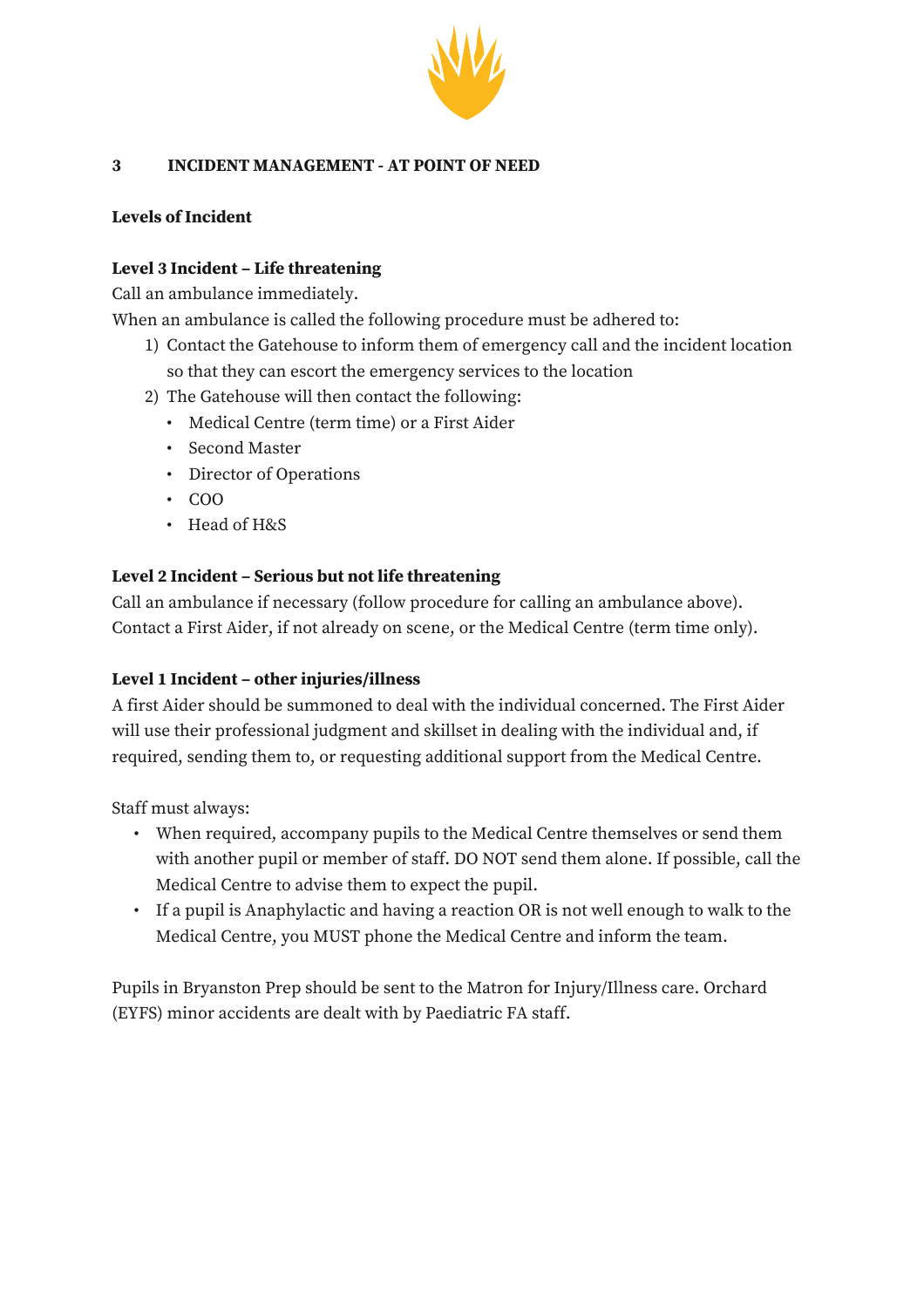

#### **4 ARRANGEMENTS FOR PUPILS WITH LONG TERM MEDICAL CONDITIONS**

Pupils who have chronic medical conditions such as asthma, diabetes, dietary allergies/intolerance, and epilepsy have their conditions recorded on Medical iSAMs. The Medical Centre, HSMs and all relevant staff have access to this information and are responsible for disseminating it as required. Staff are made aware about those pupils with significant conditions by the Medical Centre with training provided where required.

All pupils with medical conditions going on school trips are to be identified by the trip leader before the trip departs so that accompanying staff are aware of both the issue and any possible intervention or action that might be required on their part. Trip Risk Assessments must identify those with medical conditions likely to require specialist assistance. Training is available to assist these staff, for example training in anaphylaxis and asthma awareness.

### **4.1 Allergies**

The school has a Dietary Requirements and Food Allergies policy which is coordinated by the Catering.

Lists of children who suffer with allergies are displayed in numerous staff locations, such as the common room, staff room and medical environments. The kitchen has a list of those with food allergies/intolerances/special dietary requirements. Staff are responsible for notifying the kitchen of their own requirements.

The Medical Centre is responsible for communicating details, on pupils with allergies/dietary concerns, to Catering.

Photos of children with food allergies/intolerances/special dietary requirements are displayed in the kitchen.

#### **5 BODILY FLUIDS**

Staff must ensure that if they have cuts or abrasions these are covered with waterproof or other suitable dressings before administering first aid. Staff should wear disposable gloves and apron, and other appropriate PPE if available, when dealing with bodily fluids.

All spillages must be cleared up as soon as possible.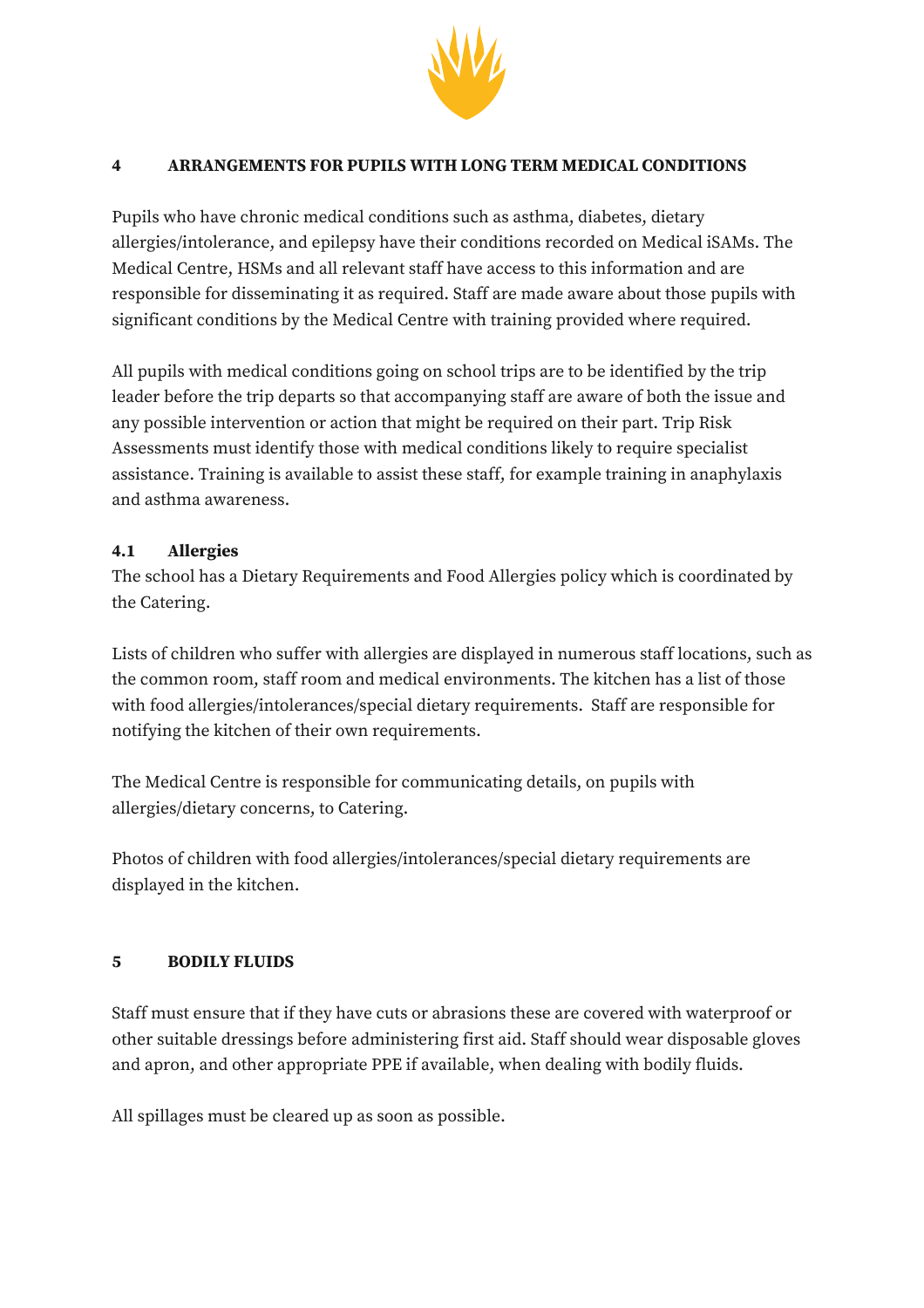

Bodily Fluid Spillage Clean Up Kits are provided in:

- Boarding houses
- Prep Medical Room and Orchard
- Medical Centre
- Also available from the Gatehouse and Housekeeping

These must be disposed of as contaminated waste in the specific yellow bin outside the Medical Centre. These kits are replenished by Housekeeping.

Contaminated bedding, clothing, etc. is to be placed in a red bag and sent to the School Laundry.

Housekeeping is to be informed of any spillages of bodily fluids, and the area closed off wherever possible until cleaning, including steam cleaning, has taken place.

# **6 ACCIDENT AND NEAR MISS REPORTING**

All accidents and near miss events must be reported via the online reporting system. A 'Near Miss' is an incident in which an injury could have occurred, but in the end did not.

Accident reporting should be made online via the Staff Hub. However, accident books are located in the Gatehouse and the Medical Centre for use only when access to the hub is not available. Minor accidents isolated to Bryanston Prep should be recorded in the 'minor incident log' book. Orchard (EYFS) accident book is kept in FA bag which is shown to parents and signed by them, when required.

It is the responsibility of the person dealing with the incident, first aider, or the injured employee themselves, to ensure a report has been filed.

Where an incident, or significant ill-health/injury event, involves a pupil, it will be the responsibility of the Medical Centre and/or the HSM/Matron to inform parents of the event, where necessary.

All reported accidents and near misses are reviewed. In the event of an accident, those involved may be interviewed. All RIDDOR reportable accidents are investigated. In considering all reports, patterns are looked for, and improvements are made where identified. A report is given to relevant H&S Working Groups.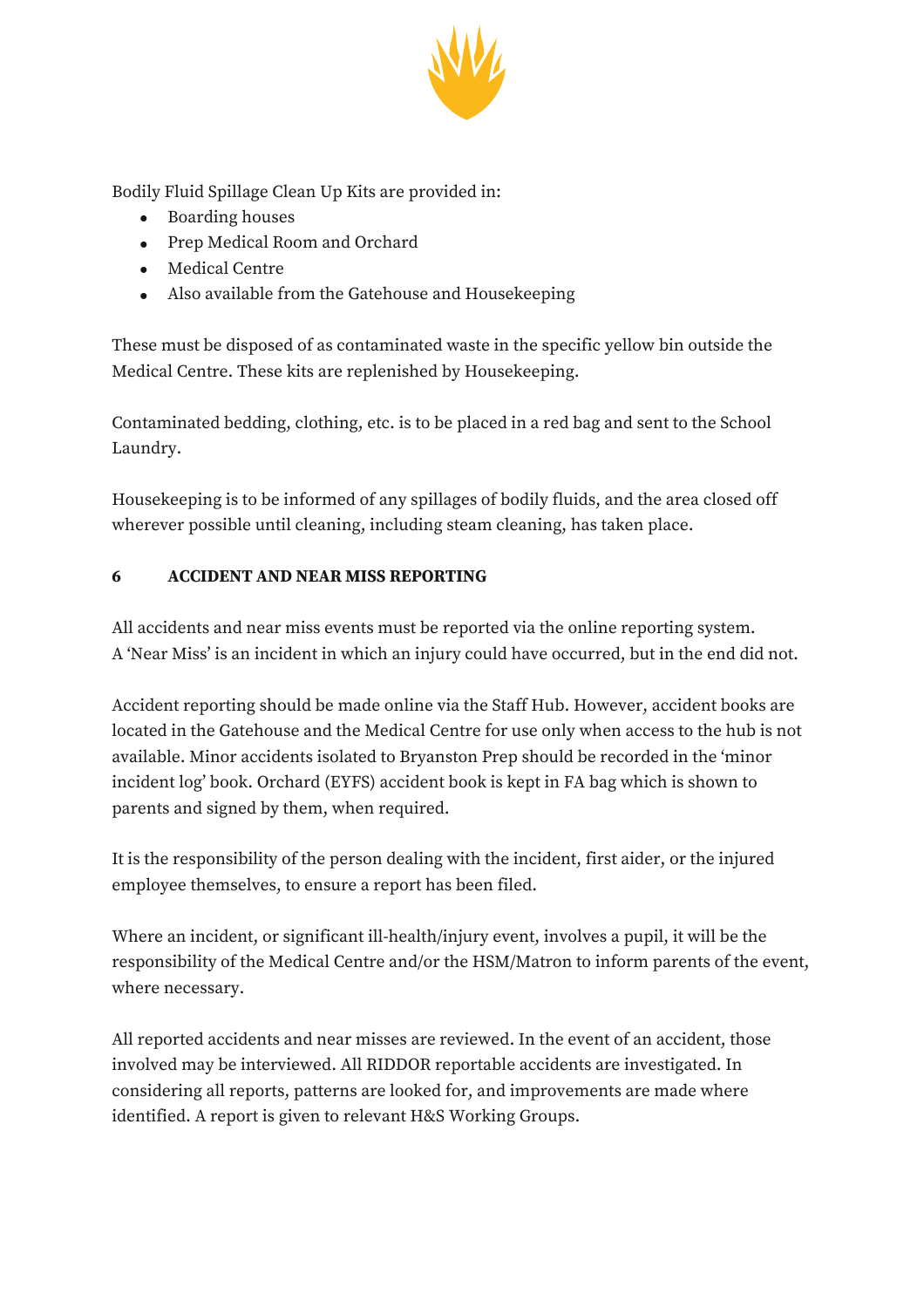

### **6.1 RIDDOR**

The Head of Health & Safety is responsible for recording and reporting of incidents in accordance with the Reporting of Injuries, Diseases and Dangerous Occurrences Regulations (RIDDOR) 2013.

Appendix B provides a summary of the reporting requirements of RIDDOR.

| Reviewed:    | June 2022                                                                       |
|--------------|---------------------------------------------------------------------------------|
| Reviewer:    | Head of Health & Safety                                                         |
|              | In consultation with Medical Centre Manager and Bryanston Prep Business Manager |
| Next Review: | June 2023                                                                       |
| Author:      | Head of Health & Safety/Medical Centre Manager                                  |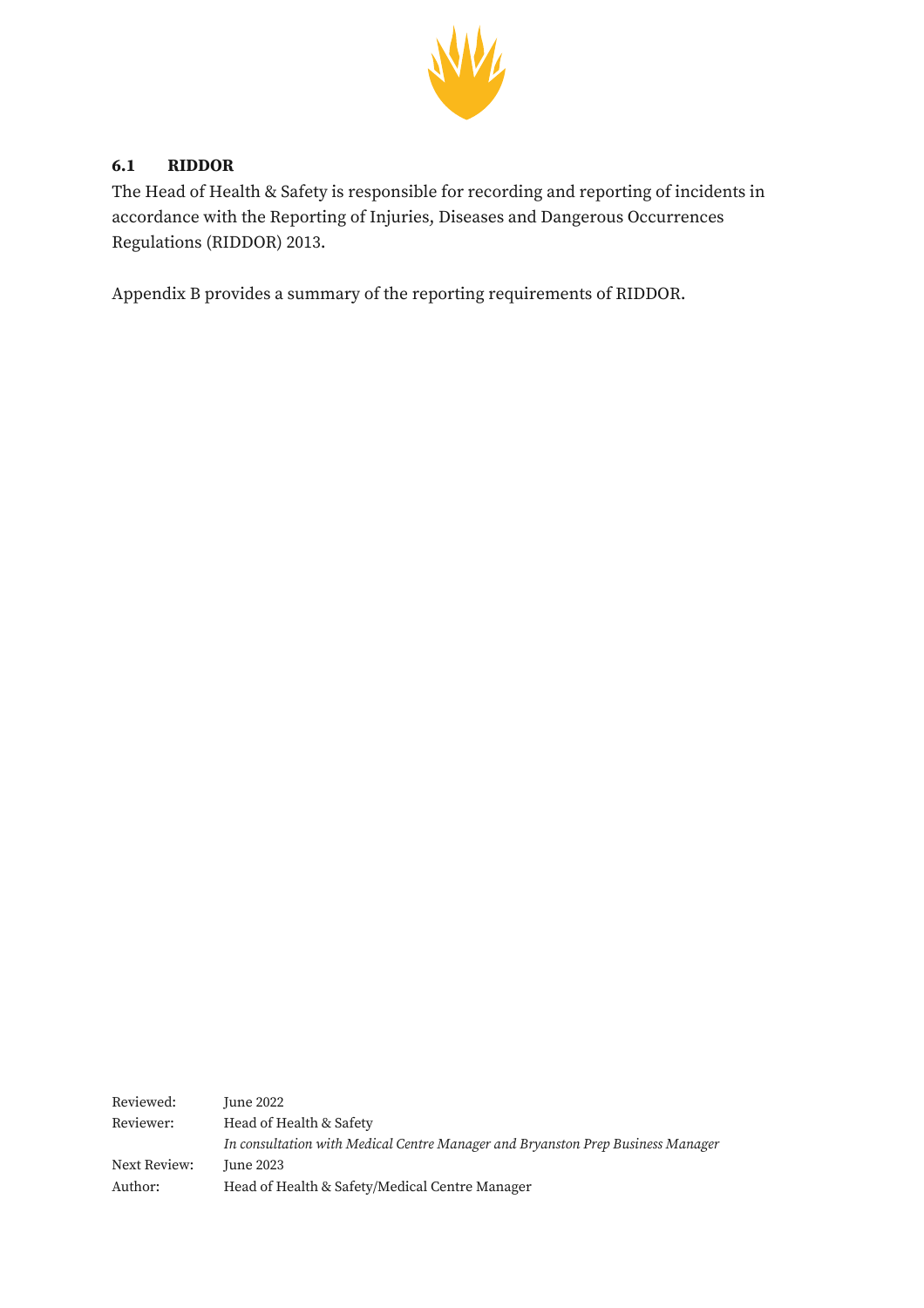

APPENDIX A

# **Procedure for the Reporting of Sports Injuries**

This procedure is to be followed for injuries that are sustained by Bryanston pupils when playing sports.

The aim of the above reporting procedures is:

- to ensure that Bryanston investigates and reports incidents as appropriate and in accordance with RIDDOR and general good practice.
- to enable Bryanston to look at any patterns in injuries sustained and consider any controls that may be necessary.

Sports Injuries sustained on site must be reported to the first aider/clinician on duty at the playing fields or to the Medical Centre.

The clinician/first aider on duty at the playing fields will record injuries on the Sporting Injuries Record Sheet.

Injuries reported to the Medical Centre will be recorded on the sports injuries list, and on the pupil's medical record where needed.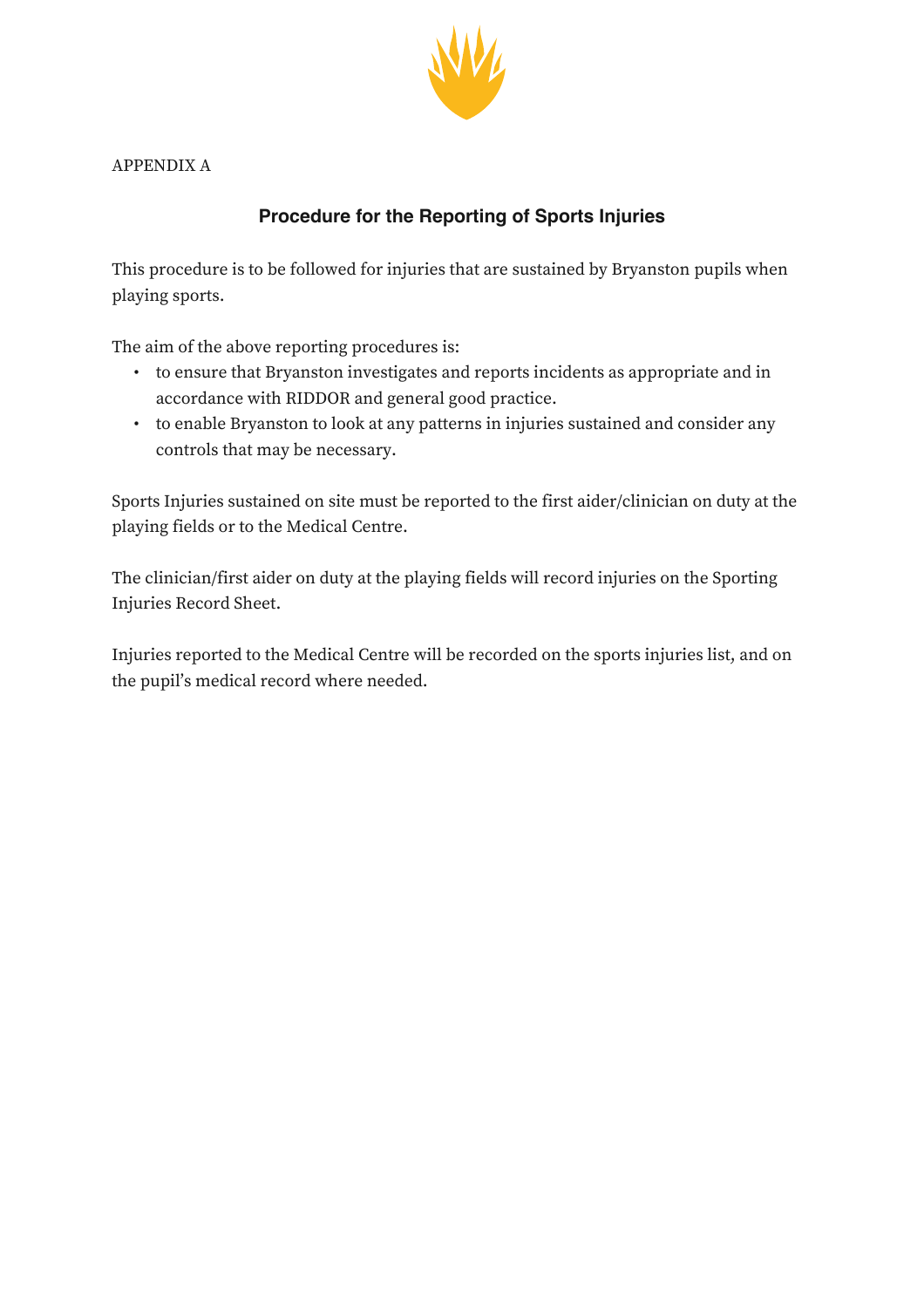

APPENDIX B

# **Summary of Reporting & Recording Requirements of RIDDOR 2013**

RIDDOR is the Reporting of Injuries, Diseases & Dangerous Occurrences Regulations 2013.

RIDDOR is the law that requires employers, and other people who are in control of work premises, to report and keep records of:

- work-related accidents which cause deaths
- work-related accidents which cause certain serious injuries
- diagnosed cases of certain industrial diseases; and
- certain 'dangerous occurrences' (near miss incidents).

#### **REPORTING REQUIREMENTS**

#### **Deaths**

A death must be reported if:

- it results from a work accident
- a worker sustains an occupational injury
- it results from an act of physical violence to a worker.

#### **Injuries to people at work**

RIDDOR gives two types of injuries that must be reported if the person was at work: 'specified injuries' and 'over- seven-day injuries'.

#### **1) Specified injuries These include:**

- a fracture, other than to fingers, thumbs and toes
- amputation of an arm, hand, finger, thumb, leg, foot or toe
- permanent loss of sight or reduction of sight
- crush injuries leading to internal organ damage
- serious burns (covering more than 10% of the body, or damaging the eyes, respiratory system or other vital organs)
- scalping which require hospital treatment
- unconsciousness caused by head injury or asphyxia
- any other injury arising from working in an enclosed space, which leads to hypothermia, heat induced illness or requires resuscitation or admittance to hospital for more than 24 hours.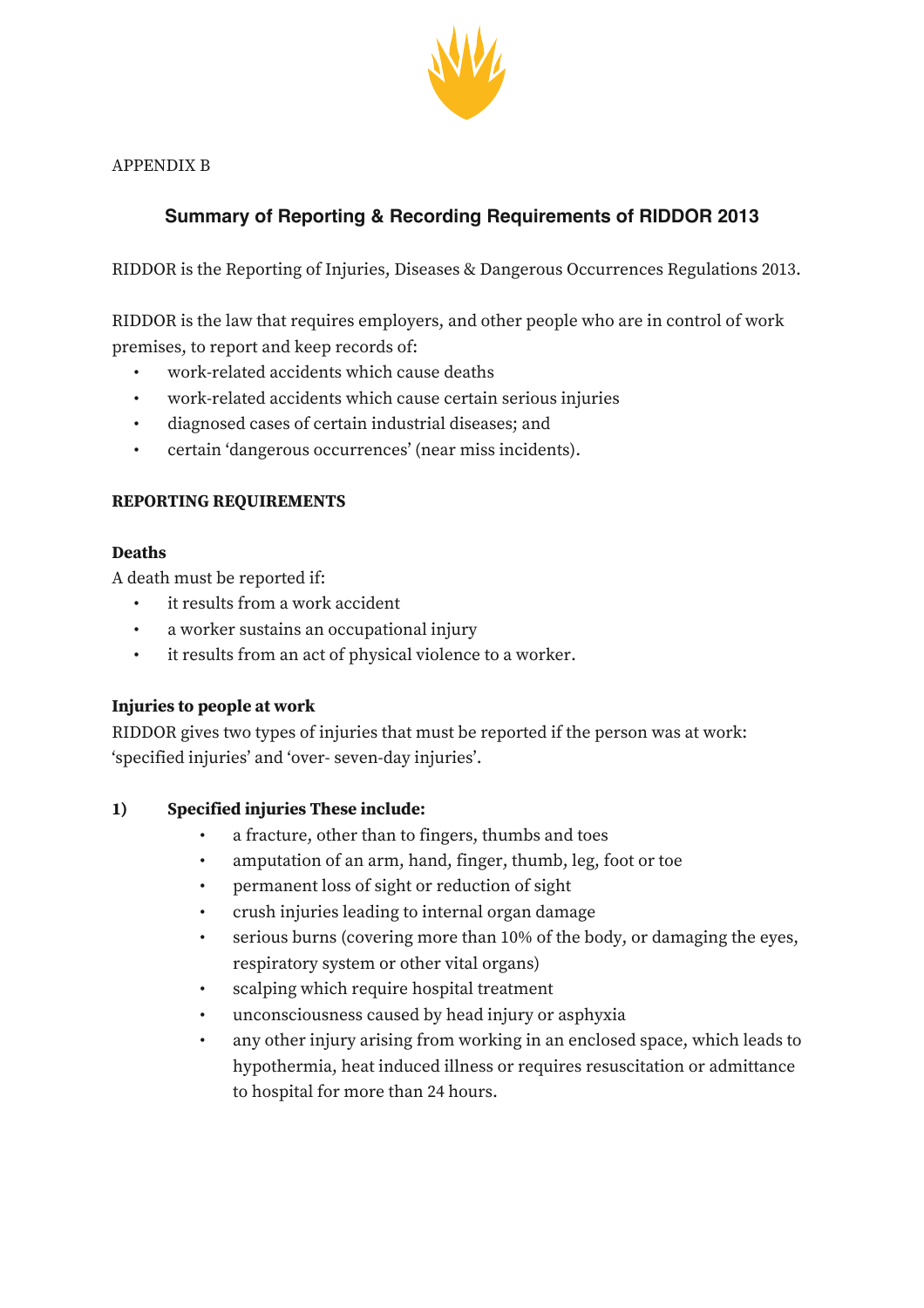

### **2) Over-seven-day injuries**

This is where an employee is away from work or unable to perform their normal work duties for more than seven consecutive days (not counting the day of the accident).

#### **Injuries to people not at work**

Work-related accidents involving members of the public or people who are not at work must be reported if a person is injured and is taken from the scene of the accident to hospital, for treatment to that injury. There is no requirement to establish what hospital treatment is actually provided, and no need to report incidents where people are taken to hospital purely as a precaution when no injury is apparent.

### **Reportable occupational diseases**

Employers and self-employed people must report diagnoses of certain occupational diseases, where these are likely to have been caused by or made worse by work. This must be done when a written diagnosis from a doctor is received. These diseases include carpel tunnel syndrome; severe cramp of the hand or forearm, occupational dermatitis; hand-arm vibration syndrome; occupational asthma; tendonitis or tenosynovitis of the hand or forearm; any occupational cancer; any disease attributed to and occupational exposure to a biological agent.

#### **Reportable dangerous occurrences**

Dangerous occurrences are certain, specified near-miss events. Not every near-miss event must be reported. There are 27 categories of dangerous occurrences that are relevant to all workplaces, for example:

- the collapse, overturning or failure of load-bearing parts of lifts and lifting equipment
- plant or equipment coming into contact with overhead power lines
- explosions or fires causing work to be stopped for more than 24 hours.

#### **Recording requirements**

Employers are required to keep records of:

- Any accident, occupational disease or dangerous occurrence which required reporting under RIDDOR; and
- Any other occupational accident-causing injuries that result in a worker being away from work or incapacitated for more than seven consecutive days (not counting the day of the accident but including any weekends or other rest days.